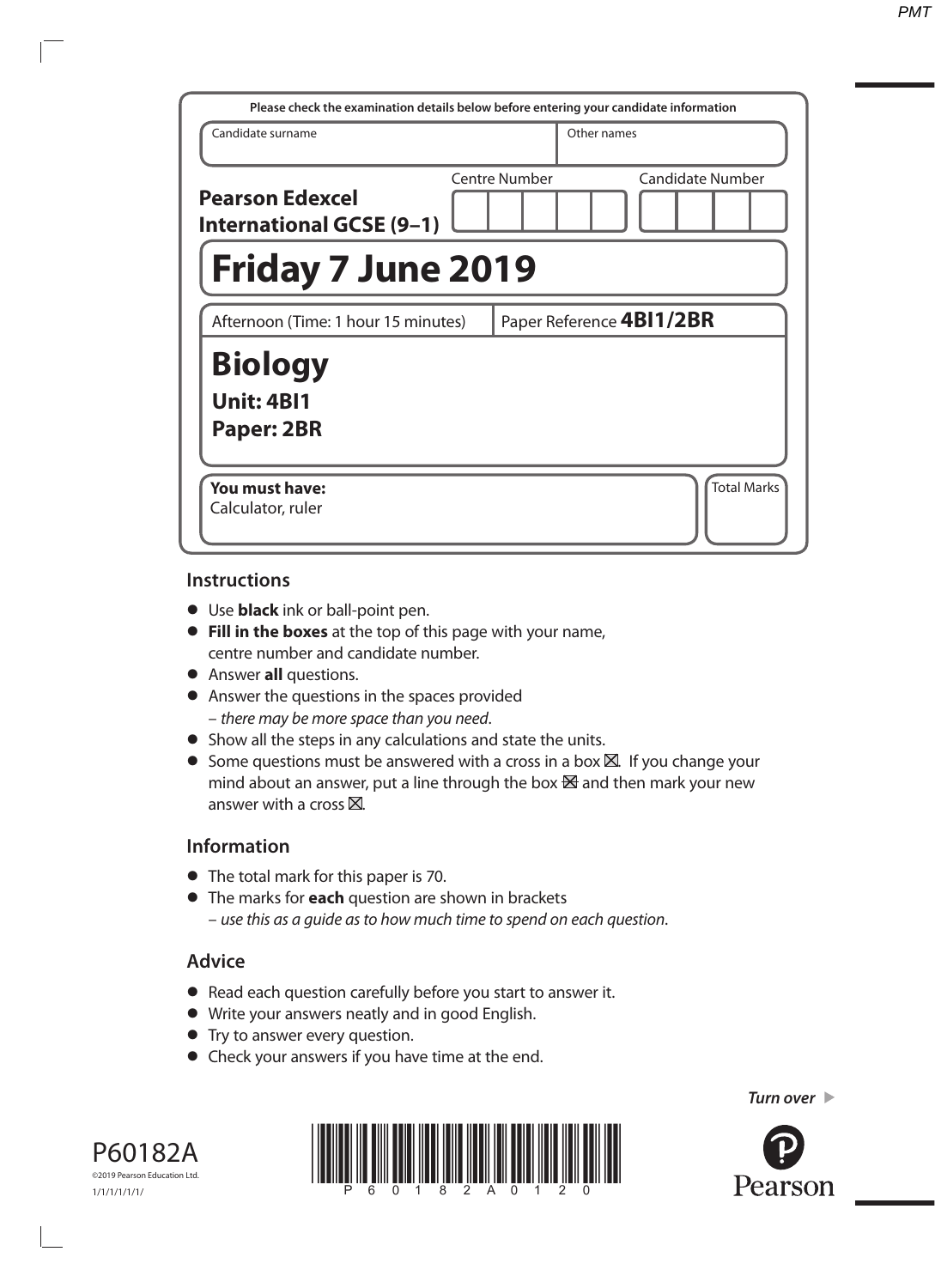**DO NOT WRITE IN THIS AREA DO NOT WRITE IN THIS AREA DO NOT WRITE IN THIS AREA ERRES HUNTER MARGARES** 

**DO NOT WRITE IN THIS AREA** 

**DONOIANT SERVICE STREET** 

**DO NOT WRITE IN THIS AREA**

**CAN ON A REAL PROPERTY AND A** 

**DO NOT WRITE IN THIS AREA**

**ENGINEERING STRUCKS** 

**DONORAN RESERVED** 



35% since 1800. It is higher now than at any time in the past 25 million years and is predicted to increase further by 2050.

Free air carbon dioxide enrichment (FACE) is when scientists increase the

- 5 concentration of  $CO<sub>2</sub>$  in the air surrounding crop plants. A typical FACE plot is circular and surrounded by a ring of pipes. These pipes release  $CO<sub>2</sub>$  at the base of the plant and all the way to the top of the plant. Wind direction, wind speed and  $CO<sub>2</sub>$  concentration are measured at the centre of each plot. A computer uses this information to maintain a high concentration of  $CO<sub>2</sub>$ .
- Plants do not just respond to increasing  $CO<sub>2</sub>$  in the atmosphere. They can also change the concentration of  $CO<sub>2</sub>$  by increasing the amount they absorb. Much of what we used to know about plant responses to rising  $CO<sub>2</sub>$  came from studies in glasshouses. However, in FACE experiments the effect of increasing  $CO<sub>2</sub>$  can be studied in a natural environment. This should provide a better idea of how plants 15 and ecosystems will respond to higher global concentrations of  $CO<sub>2</sub>$ . 10
	- One of the effects of higher concentrations of  $CO<sub>2</sub>$  is an increase in the rate of photosynthesis. FACE experiments were done in various parts of the world using different plant species. In these experiments, raised  $CO<sub>2</sub>$  concentrations increased the rate of photosynthesis by about 40%.  $CO<sub>2</sub>$  concentrations also
- affect how open stomata are. Open stomata allow  $CO<sub>2</sub>$  to diffuse into leaves for photosynthesis, but also allow water to escape from leaves. Plants respond by changing how open their stomata are as a compromise. As  $CO<sub>2</sub>$  concentrations increase, plants can maintain a high rate of photosynthesis with a lower rate of transpiration. Growth with raised  $CO<sub>2</sub>$  decreases water loss by about 22%. This 25 can have consequences for the water cycle of entire ecosystems. 20

 In FACE experiments, dry mass production increased by about 30%. This increased growth leads to a greater yield in crops such as wheat, rice and soybean.



*PMT*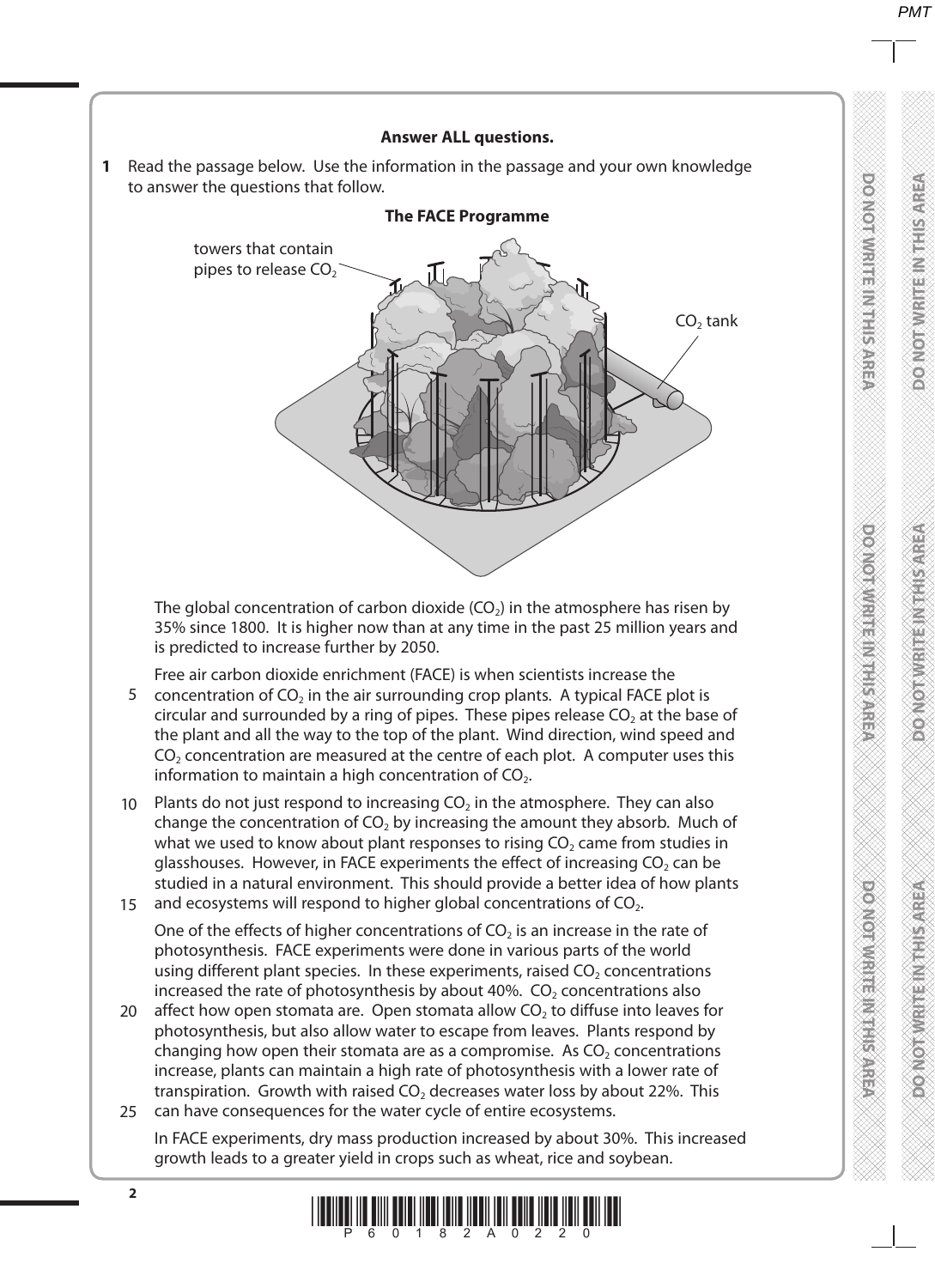| (a) Explain why the carbon dioxide concentration is predicted to increase further<br>by 2050 (line 3).             |     |
|--------------------------------------------------------------------------------------------------------------------|-----|
|                                                                                                                    | (2) |
| (b) Suggest why wind direction and speed are measured in FACE plots (lines 7 and 8).                               | (1) |
| (c) Scientists conclude that FACE experiments are more useful than experiments in<br>glasshouses (lines 11 to 15). |     |
| Evaluate this conclusion.                                                                                          | (3) |
|                                                                                                                    |     |
|                                                                                                                    |     |
|                                                                                                                    |     |
|                                                                                                                    |     |
|                                                                                                                    |     |
|                                                                                                                    |     |

**DO NOTWRITE IN THIS AREA** 

**DONOLMENT HIS NUMBER** 

**DO NOT WRITE IN THIS AREA** 

e di papa di papa di papa di papa di papa di papa di papa di papa di papa di papa di papa di papa di papa di <br>Manazara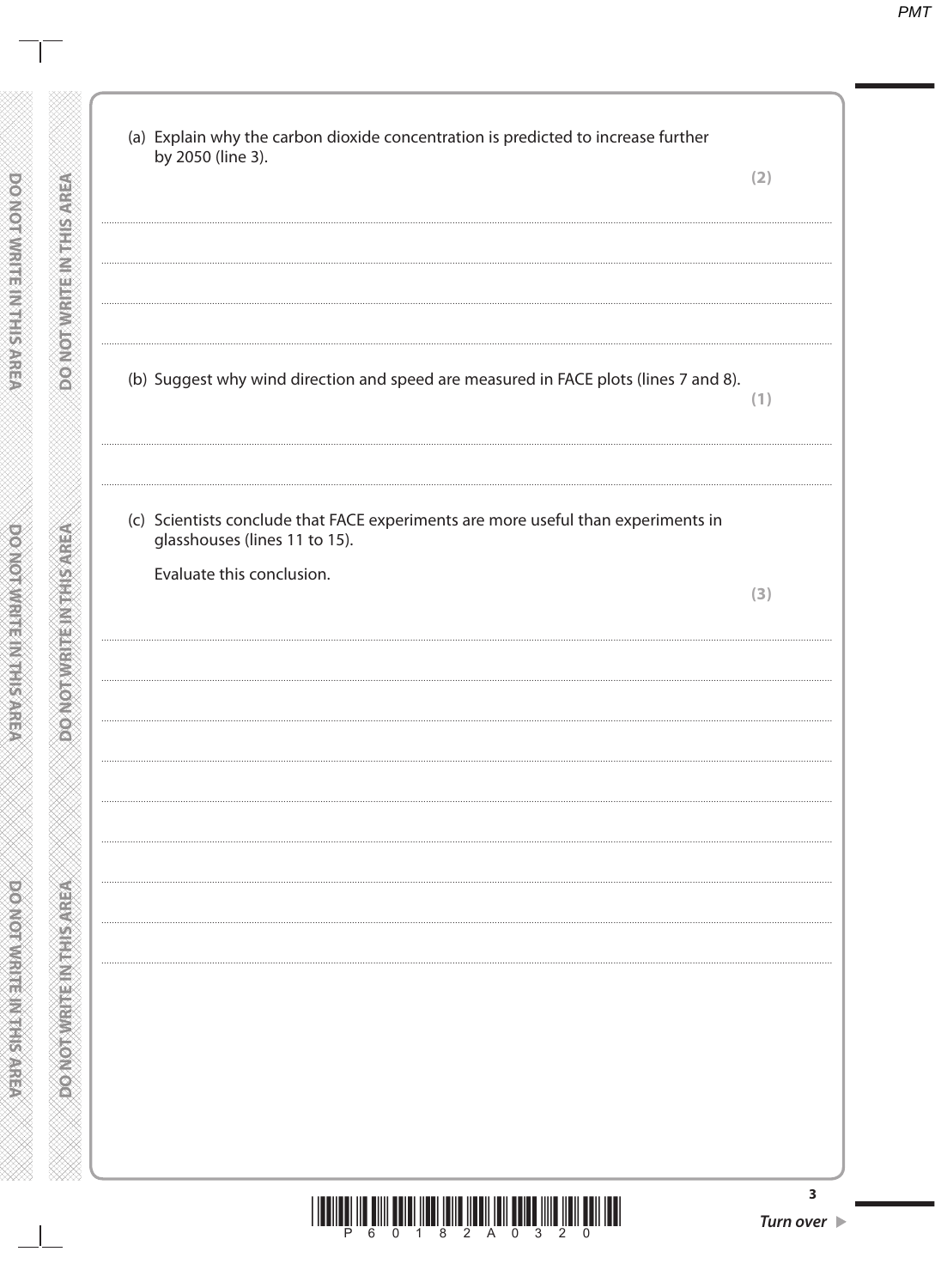| in the rate of photosynthesis (lines 16 to 17).<br>(2)                             | <b>BONOINNER MENDELS</b> | 医院         |
|------------------------------------------------------------------------------------|--------------------------|------------|
| (e) Describe an experiment to estimate the rate of water loss from a plant.<br>(4) |                          |            |
|                                                                                    |                          | E.<br>Gr   |
|                                                                                    | $\ddot{\rm s}$<br>ă      | <b>CON</b> |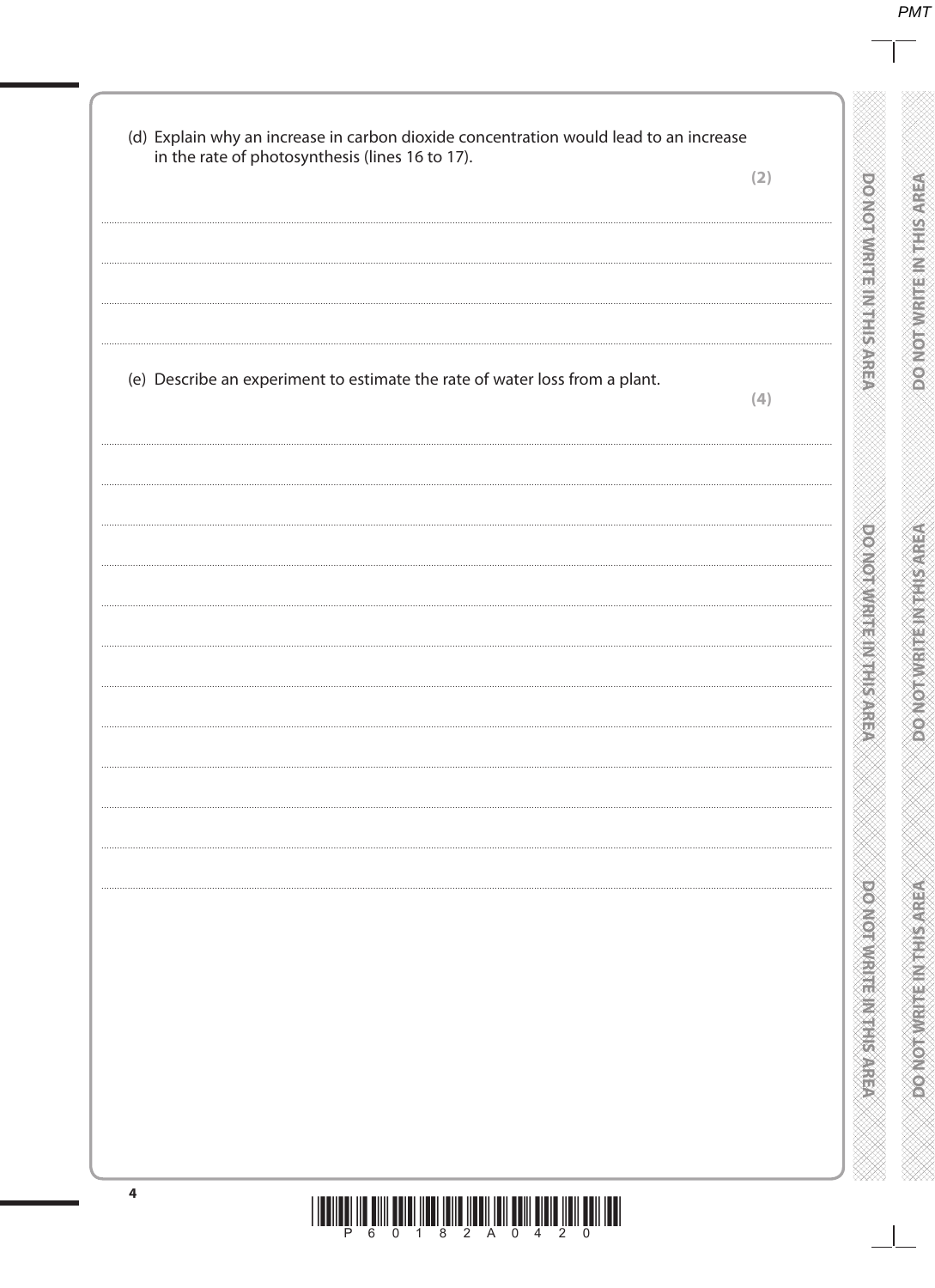|     | Explain the compromise that plants must make.                                                 |                                   |
|-----|-----------------------------------------------------------------------------------------------|-----------------------------------|
|     |                                                                                               | (2)                               |
|     |                                                                                               |                                   |
|     |                                                                                               |                                   |
|     |                                                                                               |                                   |
|     |                                                                                               |                                   |
|     |                                                                                               |                                   |
|     | (g) An increased concentration of carbon dioxide in the atmosphere is causing climate change. |                                   |
|     | Scientists hope that an increase in the rate of photosynthesis may limit climate change.      |                                   |
|     | Describe three other methods of reducing climate change.                                      | (3)                               |
|     |                                                                                               |                                   |
|     |                                                                                               |                                   |
| $2$ |                                                                                               |                                   |
|     |                                                                                               |                                   |
| 3   |                                                                                               |                                   |
|     |                                                                                               |                                   |
|     |                                                                                               | (Total for Question 1 = 17 marks) |
|     |                                                                                               |                                   |
|     |                                                                                               |                                   |
|     |                                                                                               |                                   |
|     |                                                                                               |                                   |
|     |                                                                                               |                                   |
|     |                                                                                               |                                   |
|     |                                                                                               |                                   |
|     |                                                                                               |                                   |

 $\mathbf{1}$ 

DOMOTWRITE IN THIS AREA

DOCKONWRITEINTHIS/AREA

**DOOWNAME IN THIS AREA**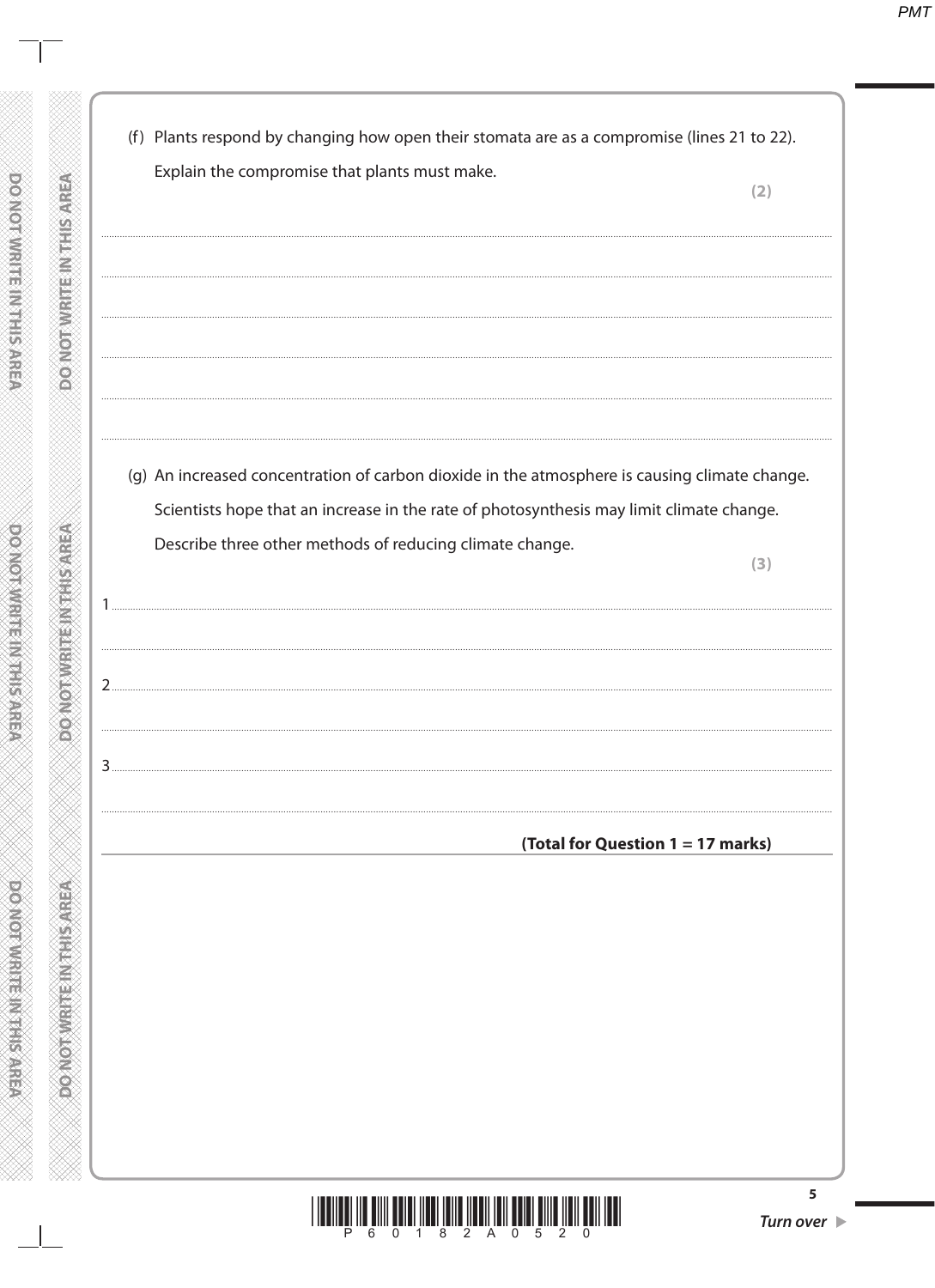|                                  | (a) (i) State what is meant by the term <b>population</b> .                                                                                                             | (1) |                    |
|----------------------------------|-------------------------------------------------------------------------------------------------------------------------------------------------------------------------|-----|--------------------|
|                                  | (ii) State what is meant by the term community.                                                                                                                         | (1) | <b>MOTANRIES M</b> |
|                                  | (iii) State what is meant by the term ecosystem.                                                                                                                        | (1) |                    |
| $\times$<br>$\times$<br>$\times$ | (b) Which of these is an abiotic factor?<br>A availability of mates<br>number of pathogens<br>B<br>number of predators<br>C<br>D<br>acidity of soil                     | (1) |                    |
| $\times$<br>$\times$<br>$\times$ | (c) Which apparatus would be suitable for estimating the population size of a woodland plant?<br>potometer<br>A<br>quadrat<br>B<br>spotting tile<br>C<br>sweep net<br>D | (1) |                    |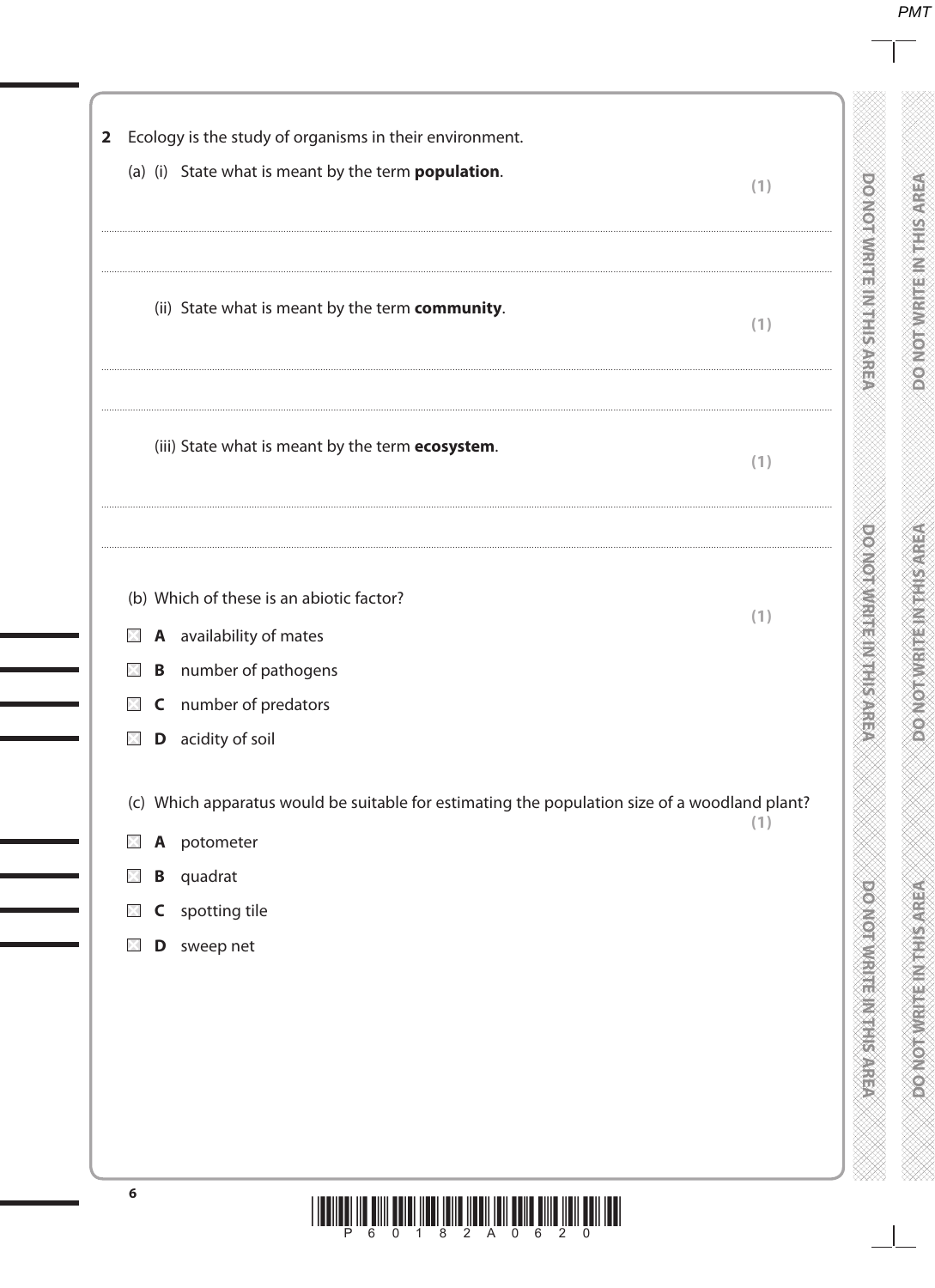| ۹ |  |
|---|--|
|   |  |

|                       | (d) Describe how the biodiversity of a woodland differs from the biodiversity of a<br>farmed field of wheat plants. | (2)                             |
|-----------------------|---------------------------------------------------------------------------------------------------------------------|---------------------------------|
| AREA<br>$\mathcal{D}$ |                                                                                                                     |                                 |
| ùŶ                    |                                                                                                                     |                                 |
|                       |                                                                                                                     |                                 |
|                       |                                                                                                                     |                                 |
|                       | (Total for Question 2 = 7 marks)                                                                                    |                                 |
|                       |                                                                                                                     |                                 |
|                       |                                                                                                                     |                                 |
|                       |                                                                                                                     |                                 |
|                       |                                                                                                                     |                                 |
|                       |                                                                                                                     |                                 |
|                       |                                                                                                                     |                                 |
|                       |                                                                                                                     |                                 |
|                       |                                                                                                                     |                                 |
|                       |                                                                                                                     |                                 |
|                       |                                                                                                                     |                                 |
|                       |                                                                                                                     | $\overline{\mathbf{z}}$         |
|                       |                                                                                                                     | Turn over $\blacktriangleright$ |

DO NOT WRITE IN THIS AREA

DOCINOT WARTER IN THIS AREA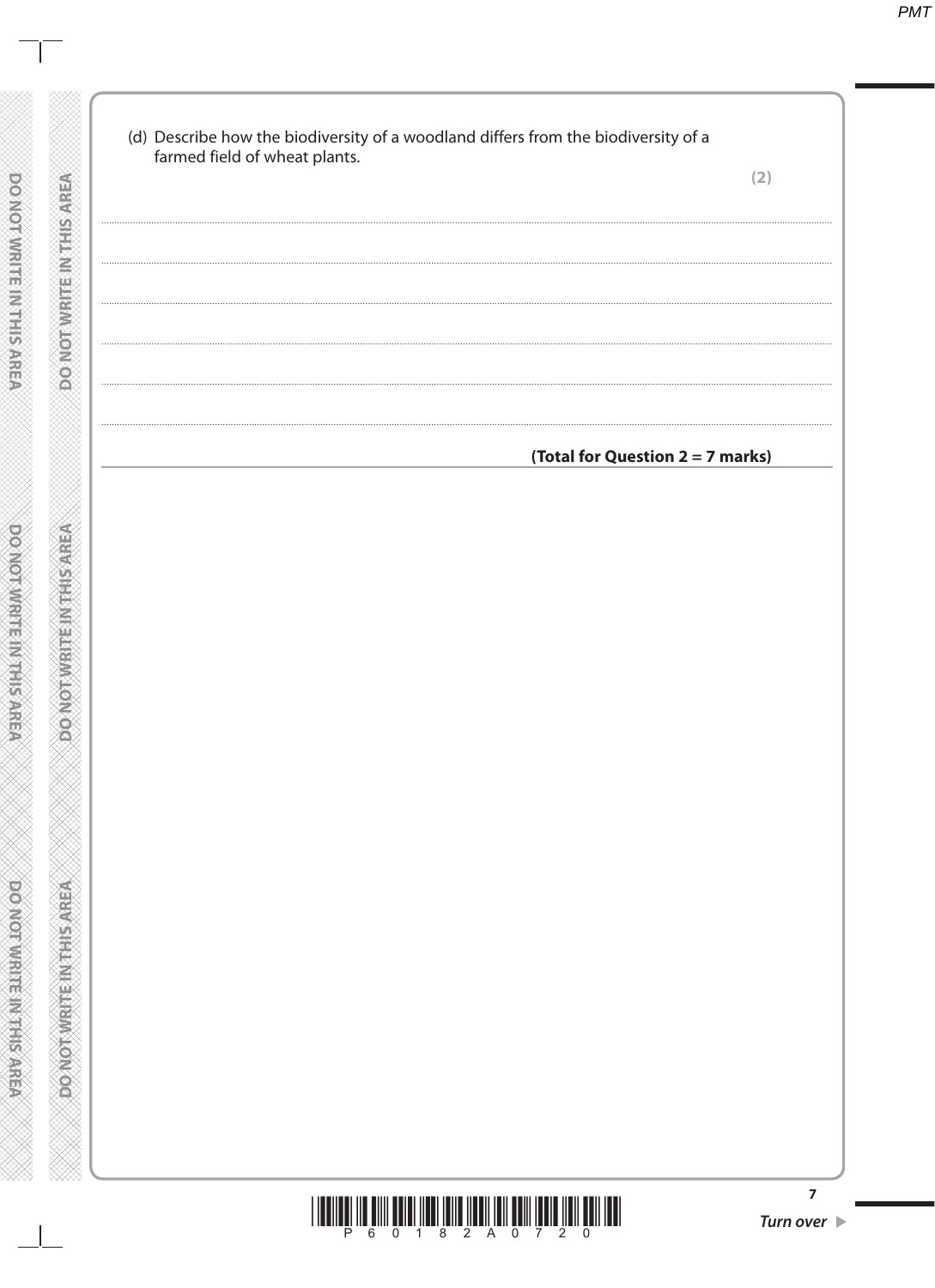**DO NOT WRITE IN THIS AREA** 

**DO NOTWRITEINTHS AREA** 

**DONOINMENTENTISTIS** 

**DO NOT WRITE IN THIS AREA DO NOT WRITE IN THIS AREA DO NOT WRITE IN THIS AREA PORT BETWEEN SERVICES** 

**DO NOT WRITE IN THIS AREA**

**Company of the Property** 

**EXPERIMENT STATES** 

**DO NOT WRITE IN THIS AREA**

**Martan Markasa** 

en<br>Li



**3** The diagram shows part of a kidney nephron.

\*P<sup>6</sup>0 1 8 2 A 0 8 2 0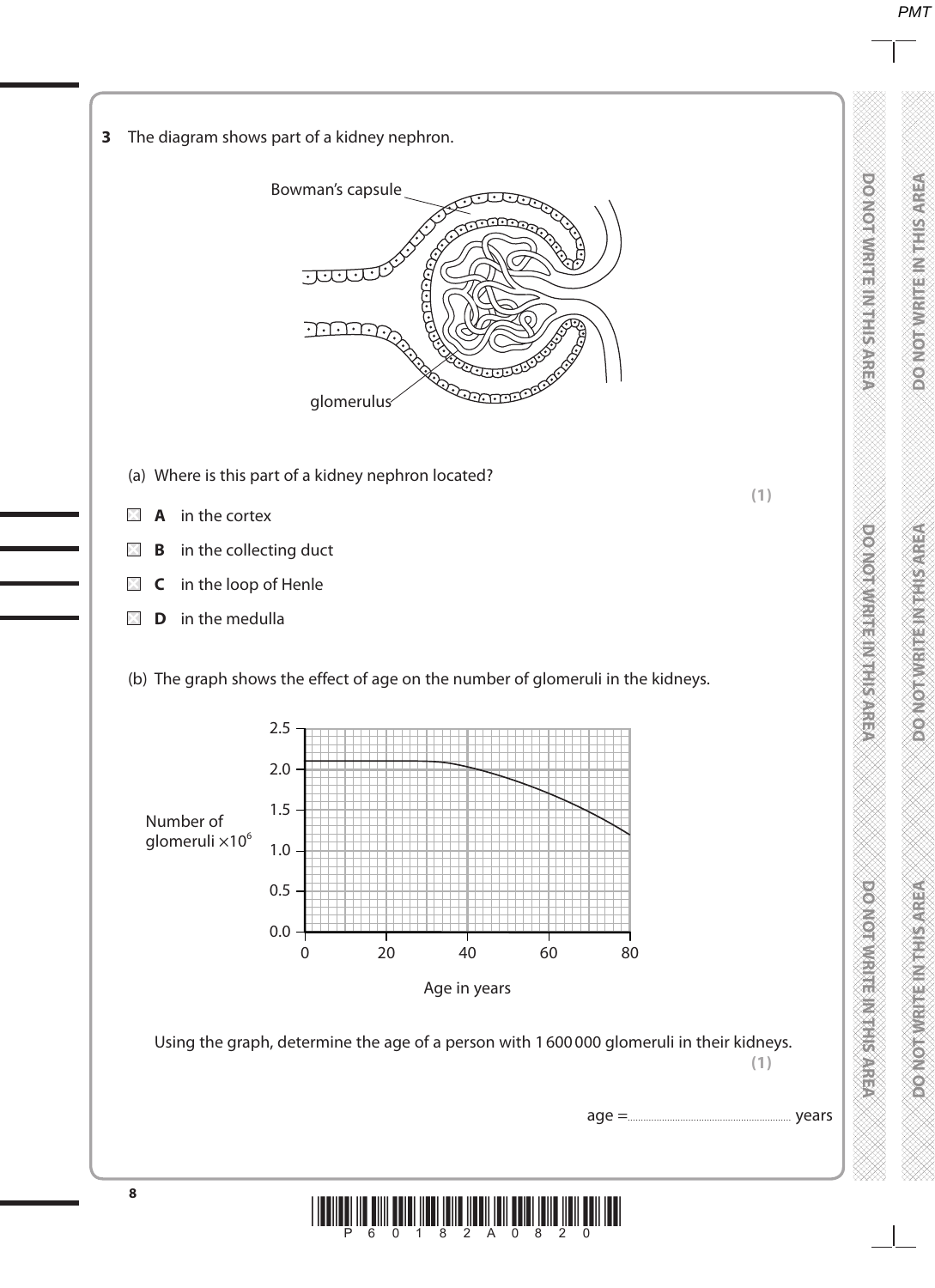(c) The table lists three molecules. It also gives their concentrations in the glomerulus, the Bowman's capsule and the bladder.

| <b>Molecule</b> | <b>Concentration in</b><br>glomerulus (%) | <b>Concentration in</b><br><b>Bowman's capsule (%)</b> | <b>Concentration in</b><br>bladder (%) |
|-----------------|-------------------------------------------|--------------------------------------------------------|----------------------------------------|
| protein         | 8.00                                      | 0.00                                                   | 0.00                                   |
| glucose         | 0.10                                      | 0.10                                                   | 0.00                                   |
| urea            | 0.03                                      | 0.03                                                   | 2.00                                   |

Explain the difference between the concentration of each substance in the glomerulus and in the bladder.

 $(4)$ 

(Total for Question 3 = 6 marks)



 $\mathbf{9}$ 

**DOMOTWRITEINTHISMREA** 

**DOSNOTNIRRIERINES PREER**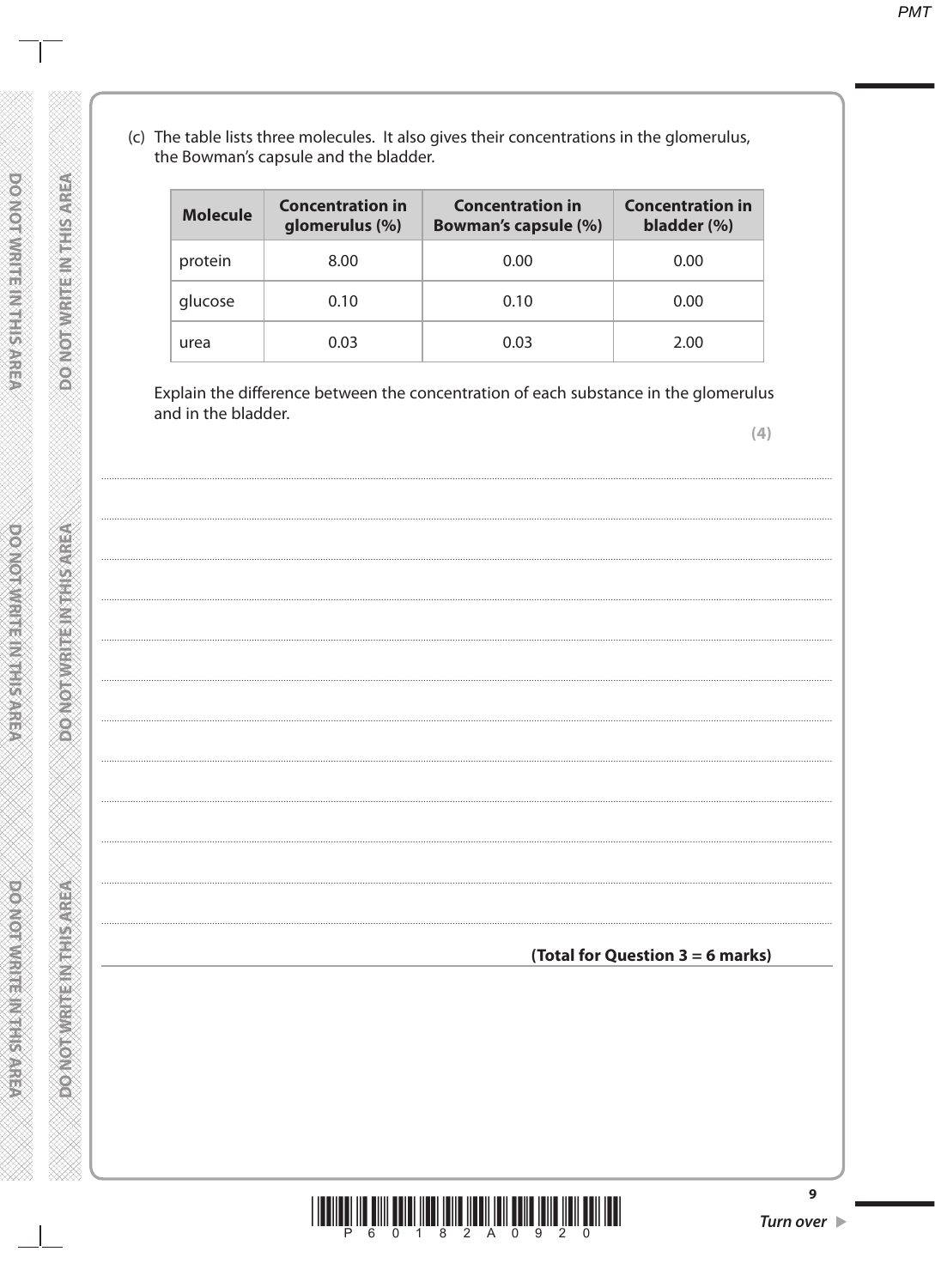4 Chocolate contains small amounts of a substance called theobromine.

In high amounts, theobromine is poisonous to animals.

The table shows the mass of theobromine per kg of body mass that is poisonous for five different species.

| <b>Species</b> | <b>Mass of theobromine per kg</b><br>of body mass in mg |
|----------------|---------------------------------------------------------|
| cat            | 200                                                     |
| dog            | 300                                                     |
| mouse          | 837                                                     |
| human          | 1000                                                    |
| rat            | 1265                                                    |

(a) (i) The mass of theobromine per kg that is poisonous differs between species. Compare the poisonous effect in cats and rats.

(ii) A small bar of chocolate contains 200 mg of theobromine.

Include a calculation in your answer.

Explain why eating chocolate bars is unlikely to poison a man of mass 70 kg.

 $(2)$ 

 $(2)$ 

**CONSTRUCTION** 医无形

**PO NOTHER TERRITORIO** 

**CONGRESS FRAME RESIDENCE** 

**PONOTAWETH NATISARE** 

**EXPERIMENT STATES** 

**MARINE AND SEARCH** 

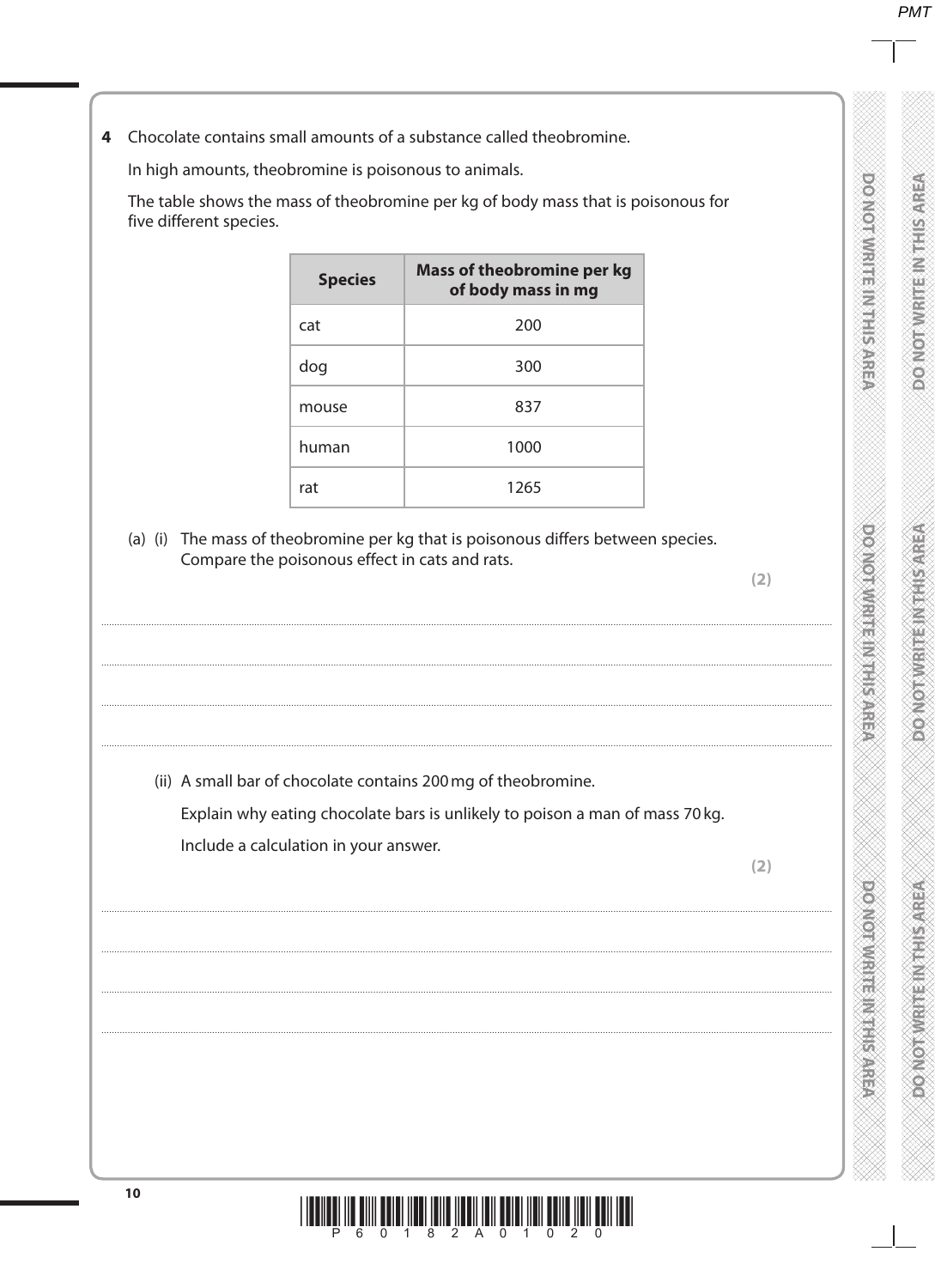|                   | (b) Theobromine prevents the release of ADH.<br>Explain why preventing the release of ADH can be harmful to humans. |                                       |
|-------------------|---------------------------------------------------------------------------------------------------------------------|---------------------------------------|
| <b>HESANGER</b>   |                                                                                                                     | (4)                                   |
| <b>DONOIRVIER</b> |                                                                                                                     |                                       |
|                   |                                                                                                                     |                                       |
|                   |                                                                                                                     |                                       |
|                   |                                                                                                                     |                                       |
| û                 |                                                                                                                     |                                       |
|                   |                                                                                                                     |                                       |
|                   |                                                                                                                     |                                       |
|                   |                                                                                                                     |                                       |
|                   |                                                                                                                     |                                       |
|                   |                                                                                                                     |                                       |
|                   |                                                                                                                     |                                       |
|                   |                                                                                                                     |                                       |
|                   | IIIII<br>P.<br>$\overline{6}$<br>$\overline{0}$                                                                     | 11<br>Turn over $\blacktriangleright$ |

DO NOT WRITE IN THIS AREA

DOO NOT WRITEE IN THIS AREA

**DOMOTWRITEINTRIPAREA** 

e di parti di parti di parti di parti di parti di parti di parti di parti dal la di parti di parti di parti d<br>Parti di parti di parti di parti di parti di parti di parti di parti di parti di parti di parti di parti di pa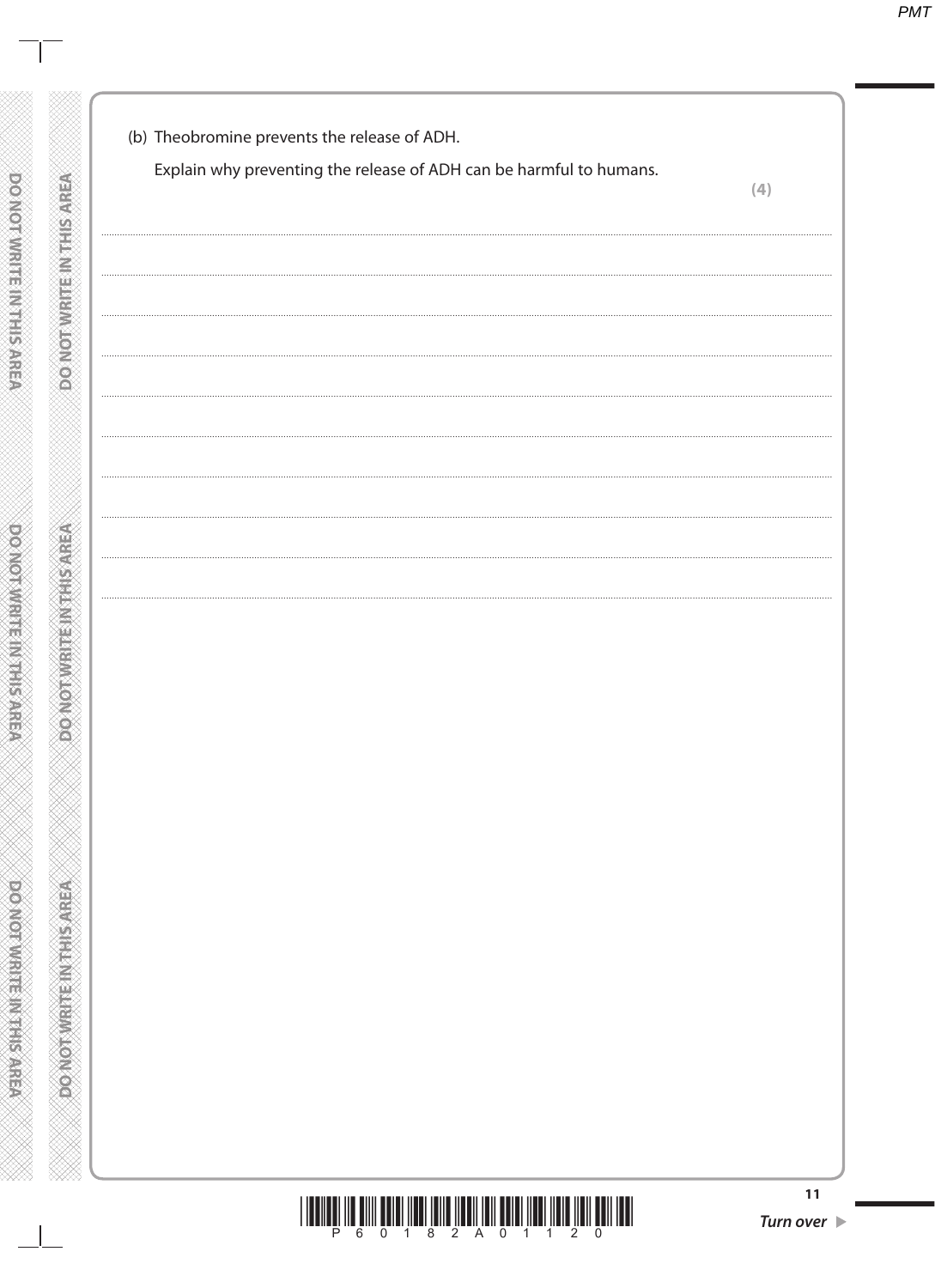

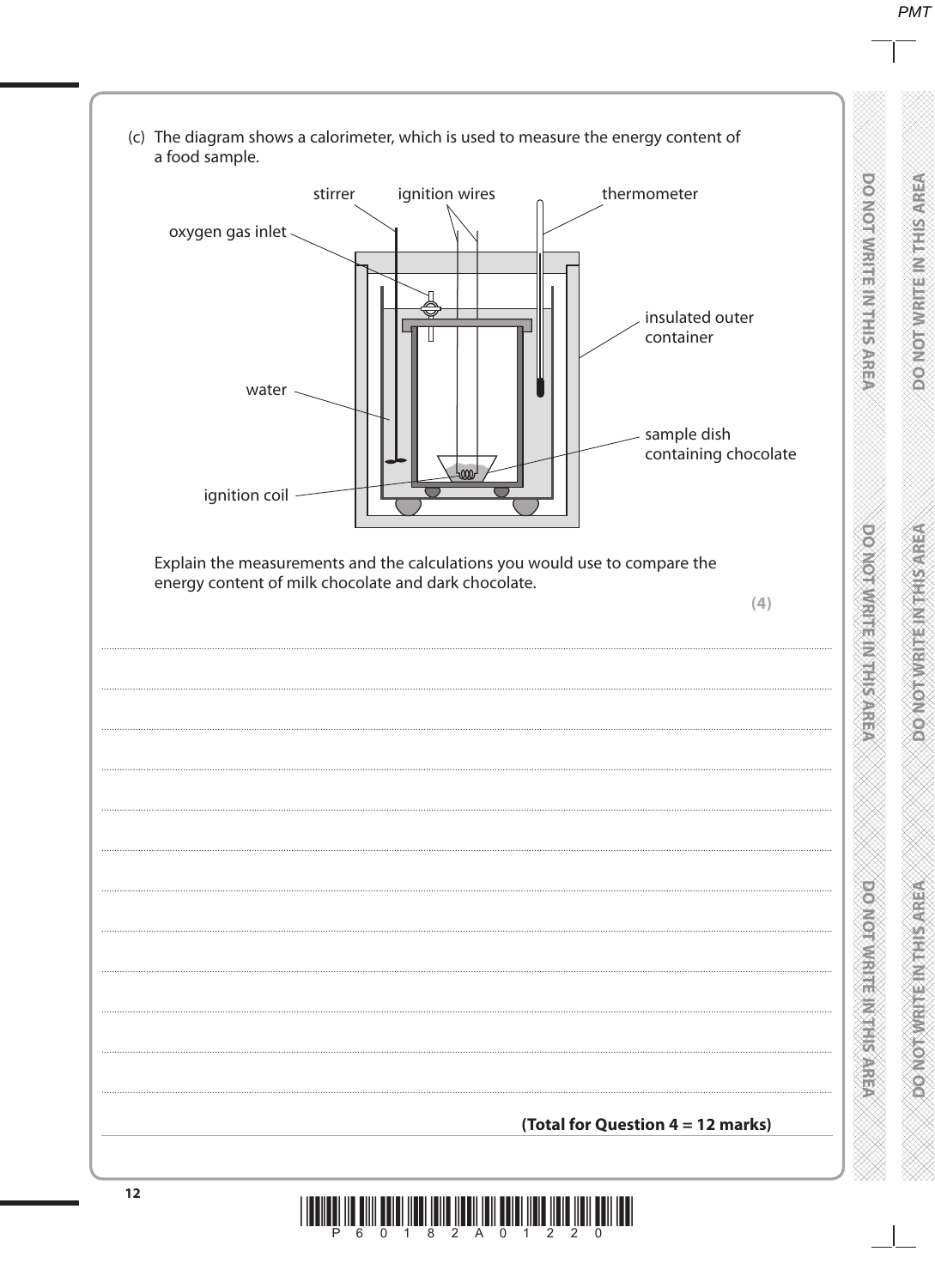The photograph shows a breed of dog called an English Springer Spaniel. 5



(Source: © 2016-2018. Sherpa Multimedia, Inc)

Phosphofructokinase deficiency (PFK) is an inherited disease in this breed of dog.

The disease causes red blood cells to burst.

(a) Explain why dogs with PFK find it difficult to exercise.

 $(2)$ 

(b) PFK is caused by a recessive allele.

The table lists the genotypes of some parents.

Complete the table by giving the percentage of offspring likely to have PFK for each set of parents.

The first one has been done for you.

 $(2)$ 

| <b>Genotype of parents</b>          | <b>Percentage of offspring</b><br><b>likely to have PFK</b> |
|-------------------------------------|-------------------------------------------------------------|
| both homozygous dominant            |                                                             |
| heterozygous x heterozygous         |                                                             |
| heterozygous x homozygous recessive |                                                             |
|                                     |                                                             |



**DO NOTIVIALE NITHS AREA** 

**OCNORWRITERING BOARE** 

r)<br>K

Ĉ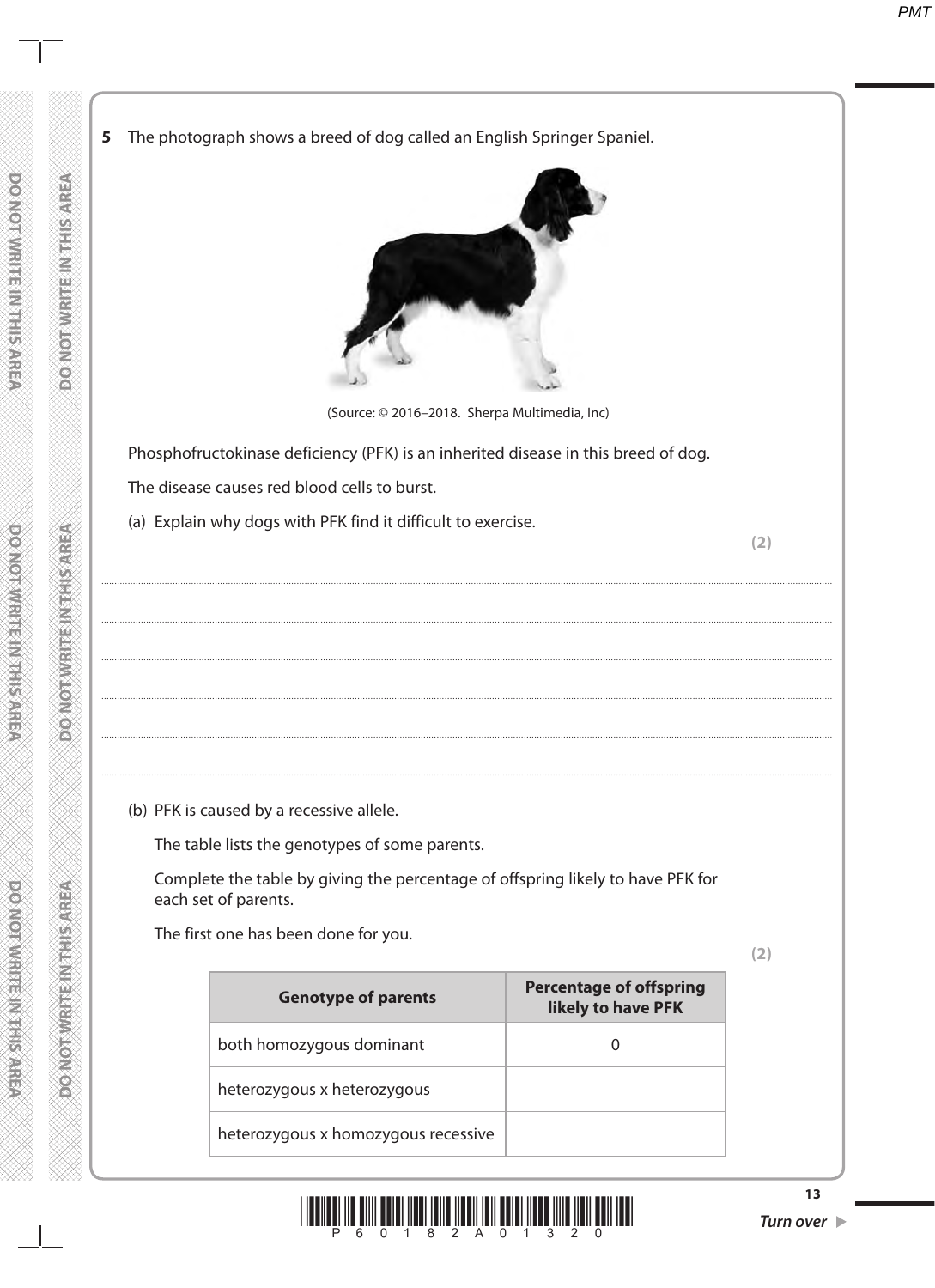| Explain the advantage for the dog breeder of using homozygous dominant dogs<br>as parents. |     |                             |
|--------------------------------------------------------------------------------------------|-----|-----------------------------|
|                                                                                            | (2) |                             |
|                                                                                            |     |                             |
|                                                                                            |     |                             |
|                                                                                            |     | <b>Morwirist Buyer SARE</b> |
|                                                                                            |     |                             |
|                                                                                            |     |                             |
| (d) A dog breeder buys a healthy dog.                                                      |     |                             |
| The dog shows no signs of PFK, but the breeder does not know its genotype.                 |     |                             |
| Explain why the breeder mates this dog with a dog that has PFK.                            |     |                             |
|                                                                                            | (2) |                             |
|                                                                                            |     |                             |
|                                                                                            |     |                             |
|                                                                                            |     |                             |
|                                                                                            |     |                             |
|                                                                                            |     |                             |
|                                                                                            |     |                             |
|                                                                                            |     |                             |
|                                                                                            |     |                             |
|                                                                                            |     |                             |
|                                                                                            |     |                             |
|                                                                                            |     |                             |
|                                                                                            |     |                             |
|                                                                                            |     |                             |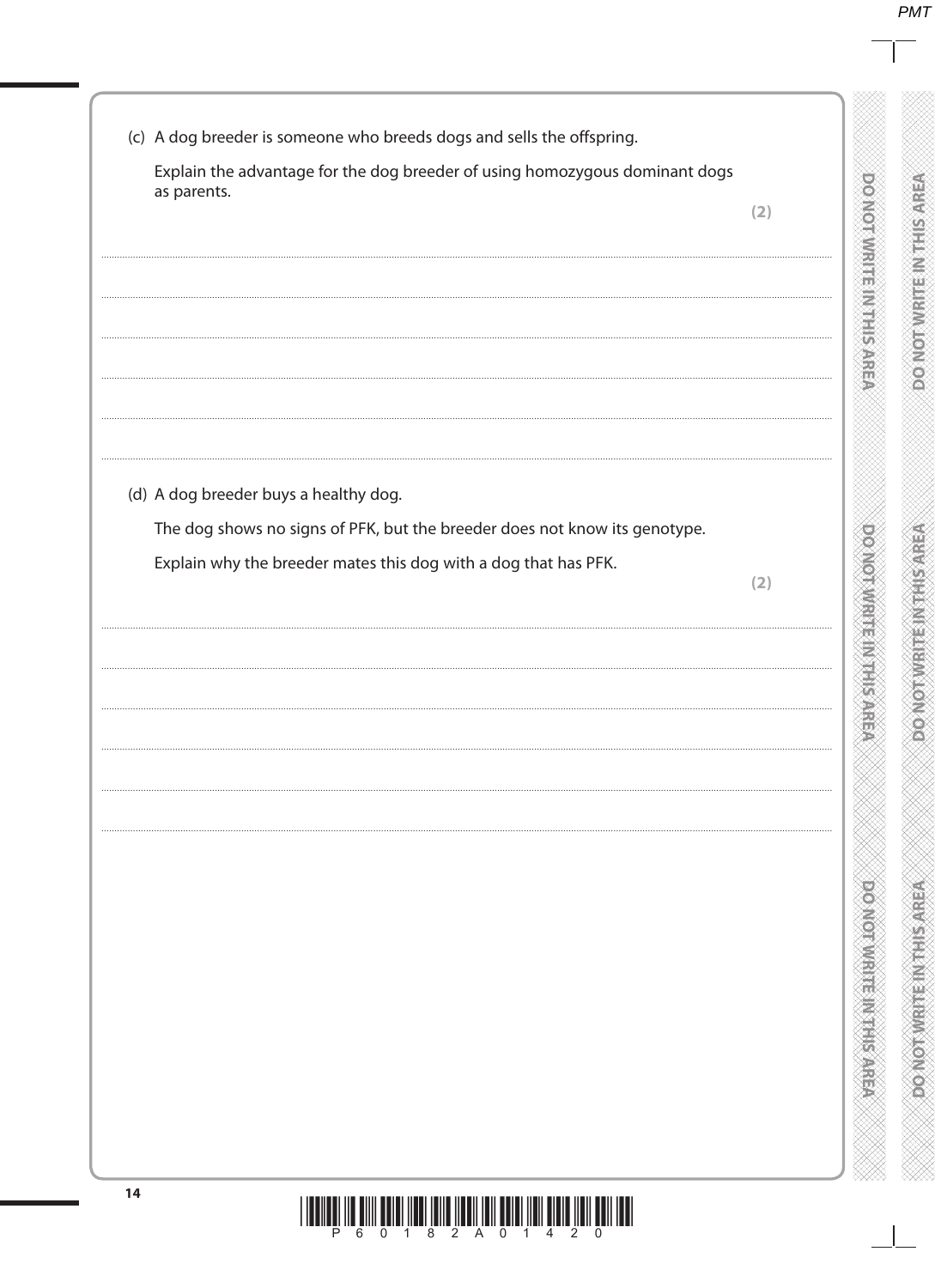المستحق

المستحق

|                          | (Total for Question 5 = 12 marks)                                                                                                                                  |     |
|--------------------------|--------------------------------------------------------------------------------------------------------------------------------------------------------------------|-----|
|                          |                                                                                                                                                                    |     |
|                          |                                                                                                                                                                    |     |
|                          |                                                                                                                                                                    |     |
|                          |                                                                                                                                                                    | (3) |
|                          | (ii) The mutated base sequence for the same strand of DNA is CAGTTATGG.<br>Explain why the mutated base sequence makes a different protein than the<br>normal DNA. |     |
|                          | <b>D</b> GUCCAUACC                                                                                                                                                 |     |
| $\mathbb{X}$<br>$\times$ | <b>B</b> CAGGUAUGG<br><b>C</b> GTCCATACC                                                                                                                           |     |
| $\times$                 | A CAGGTATGG                                                                                                                                                        |     |
|                          | (i) Which of these shows the base sequence of mRNA produced from this strand<br>of DNA?                                                                            |     |
|                          |                                                                                                                                                                    | (1) |

DO NOT WRITE IN THIS AREA

**DO NOT WRITE IN THIS AREA** 

**PONOTWATE INTHIS AREA** 

**DONOTWRITEINTHIS AREA** 

concrete in the presence.

**DOMOTIVIES IN THE REAL PRESS**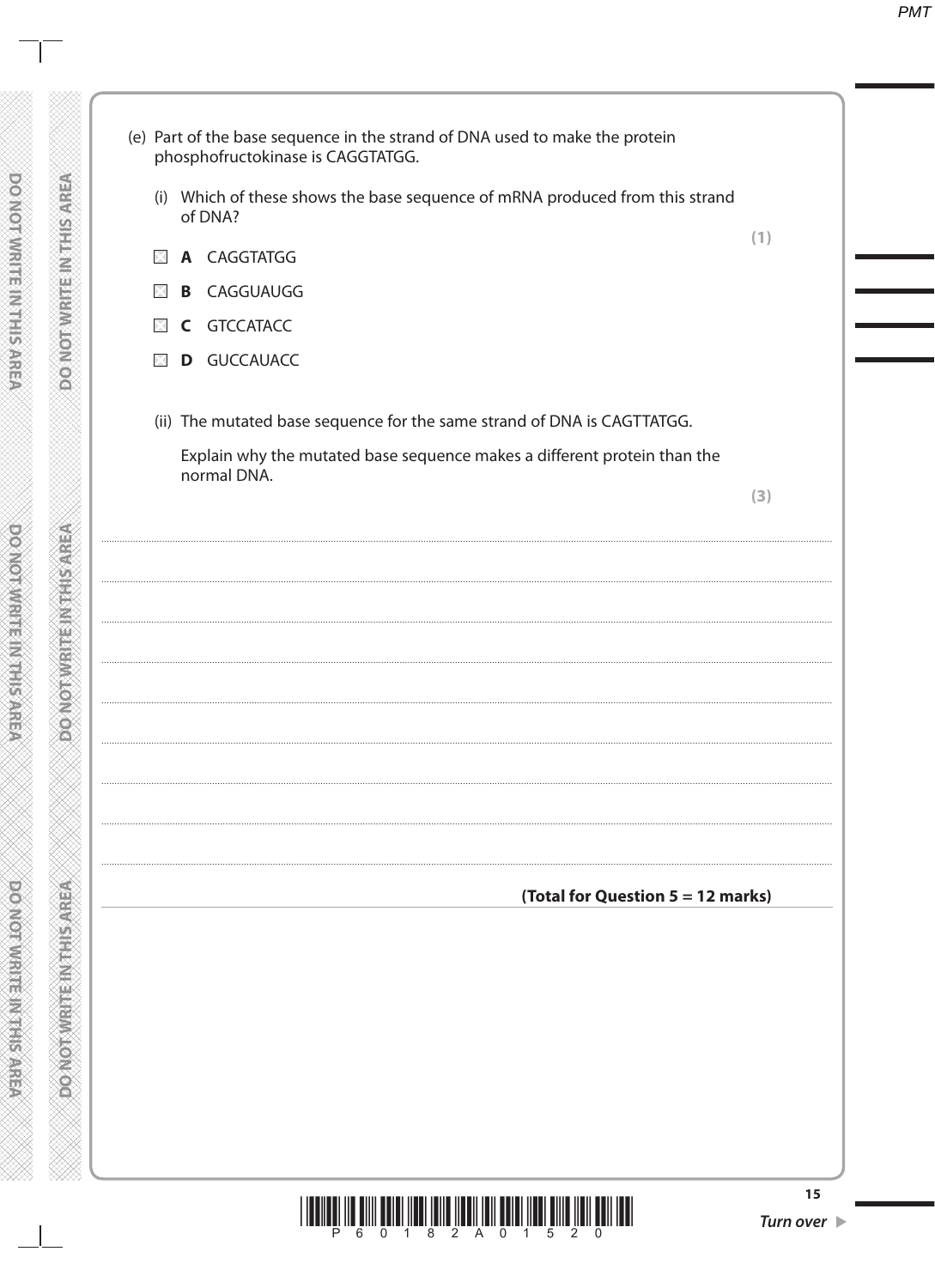**DO NOT WRITE INTHIS AREA** 

## **BLANK PAGE**

**DO NOT WRITE IN THIS AREA** 

**DO NOT WRITE IN THIS AREA** 

DO NOT WRITE IN THIS AREA

**DO NOT WRITE IN THIS AREA**

**DOMOTIVISTISTISTISTIST** 

**DO NOT WRITE IN THIS AREA DO NOT WRITE IN THIS AREA DO NOT WRITE IN THIS AREA**

**DONOTWERE NITHS AREA**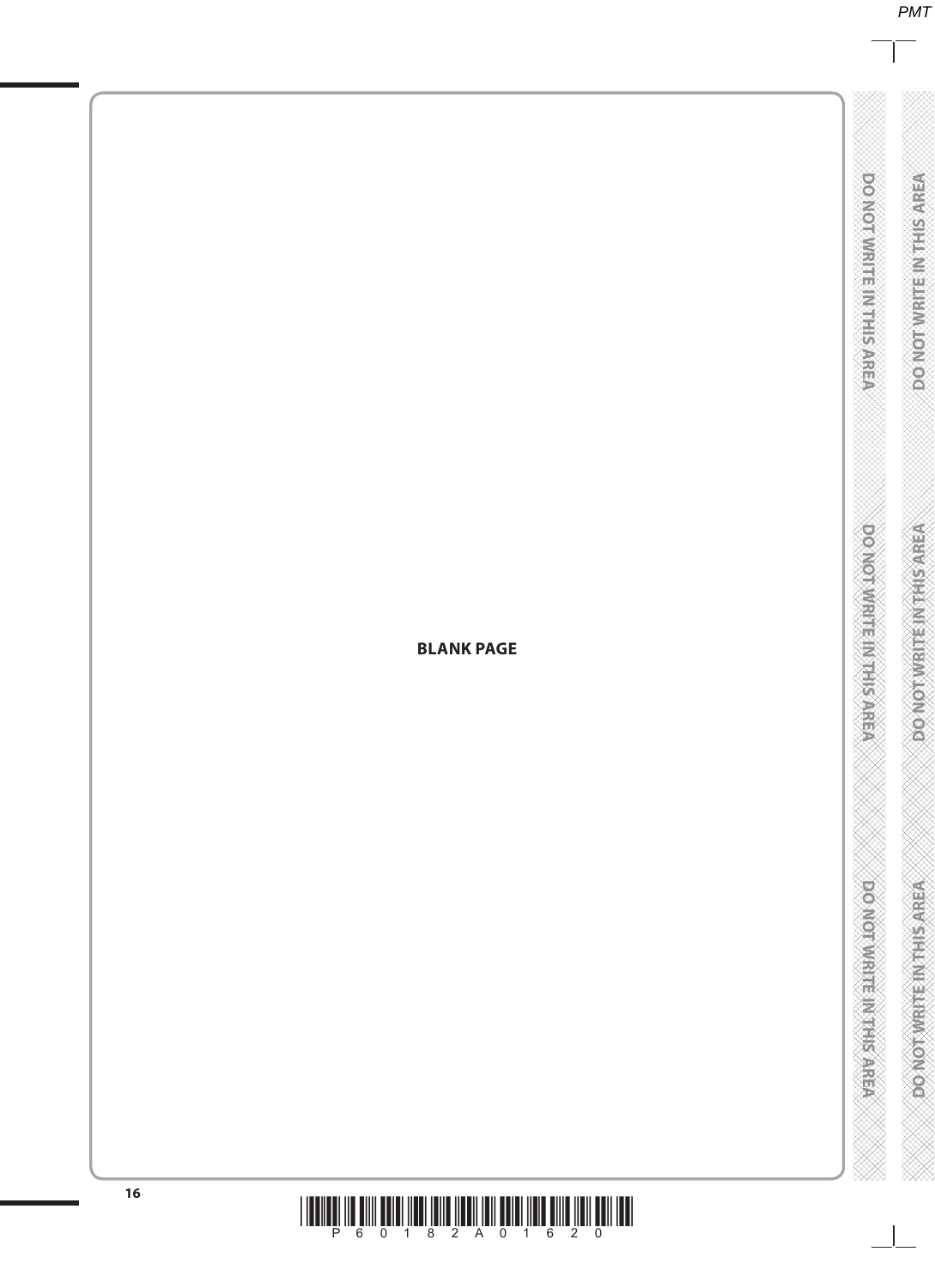

**DO NOTIVIALE NITHS AREA** 

É 蚤

ő

Ô<br>Q

É. Ø 需

Ź

 $\widetilde{\mathbf{p}}$  $\overline{\mathbf{C}}$ 

Ò

 $\frac{1}{2}$ 

**DOMORATION SERVERS IS A LESS** 

**ON OT WIRTH THE INTERNET** 

**DO NOT WRITE IN THIS AREA** 

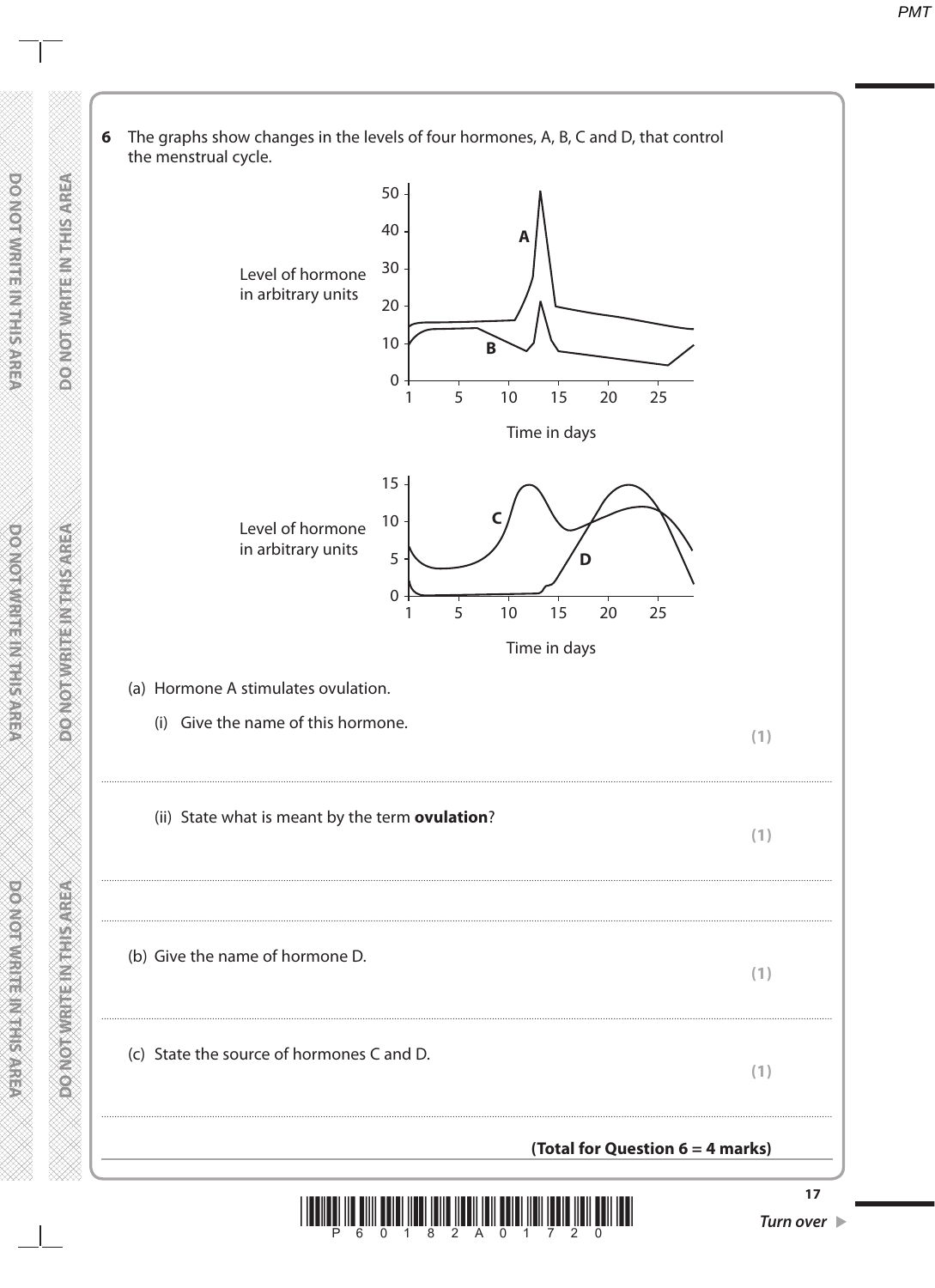7 The table shows information about world fish supply from 2009 to 2014. **Fish supply in million tonnes Source** 2010 2011 2012 2013 2009 2014 93 wild 93 90 89 94 91 farmed 56 59 62 66 70 74 total 146 148 156 157 163 167 (a) (i) Calculate the difference between the percentage of total fish production that is farmed in 2009 and the percentage of total fish production that is farmed in 2014.  $(3)$ (ii) Describe the changes in fish supply from 2009 to 2014.  $(3)$ 

**DONOTAWRIE INTERNATION** 

**DO NOTWRITEINTH SWITCH** 

**DOMORWER INTERNATION** 

**FOXOR MARK STAR OVOGE** 

**PONDED MARKET MARKET STATE** 

**DOMORWICHELLAND SARE** 

# 6 0 1 8 2 A 0 1 8 2 0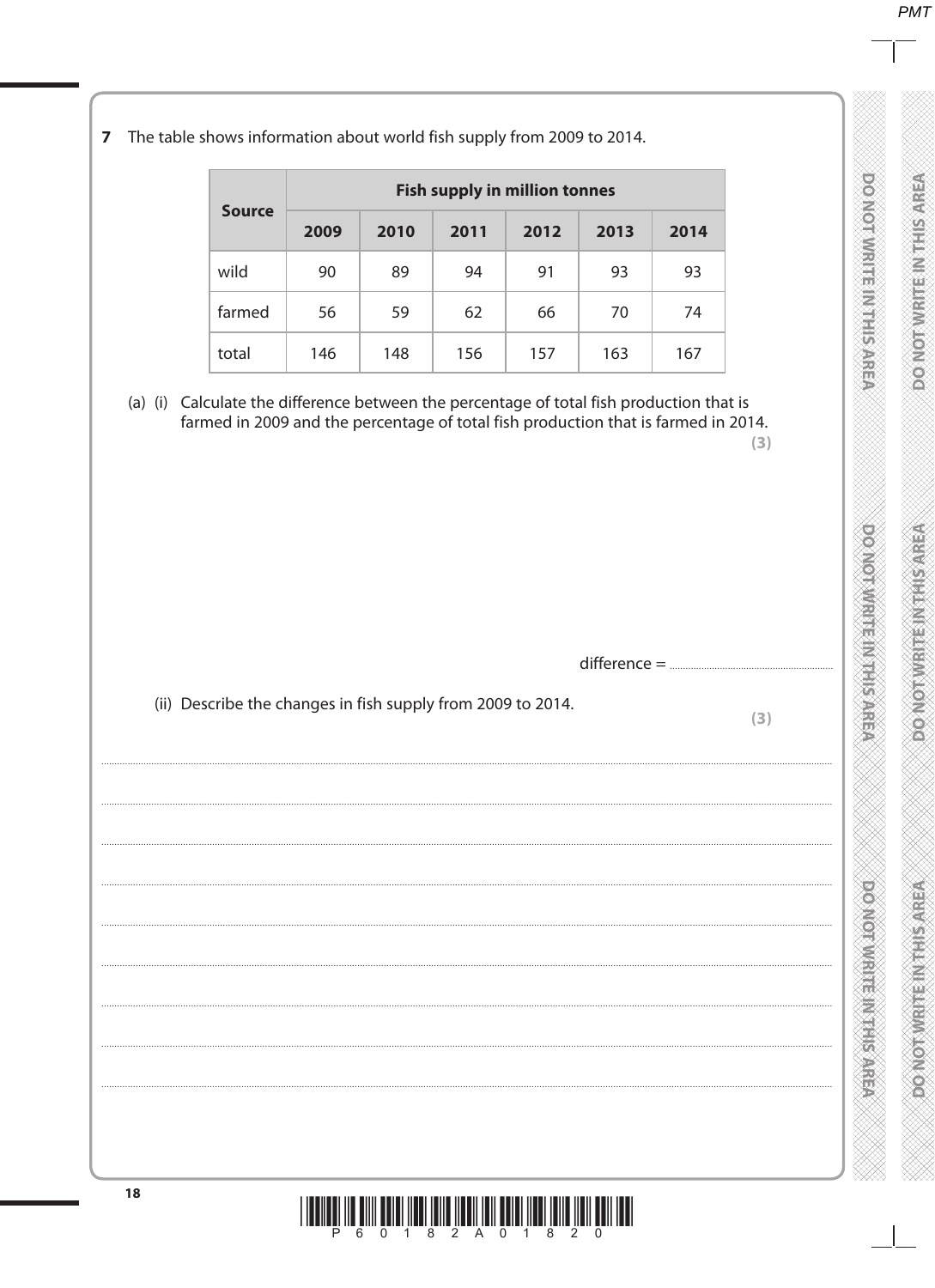| Discuss how fish farmers solve these problems. |                                   |
|------------------------------------------------|-----------------------------------|
|                                                | (6)                               |
|                                                |                                   |
|                                                |                                   |
|                                                |                                   |
|                                                |                                   |
|                                                |                                   |
|                                                |                                   |
|                                                |                                   |
|                                                |                                   |
|                                                |                                   |
|                                                |                                   |
|                                                |                                   |
|                                                |                                   |
|                                                |                                   |
|                                                |                                   |
|                                                |                                   |
|                                                |                                   |
|                                                |                                   |
|                                                |                                   |
|                                                |                                   |
|                                                |                                   |
|                                                |                                   |
|                                                |                                   |
|                                                |                                   |
|                                                | (Total for Question 7 = 12 marks) |
|                                                | <b>TOTAL FOR PAPER = 70 MARKS</b> |
|                                                |                                   |
|                                                |                                   |
|                                                |                                   |
|                                                |                                   |
|                                                |                                   |
|                                                |                                   |

DONOTWRITE IN THIS AREA

**DOMOTIVIER INTERNATION** 

**PONDTWRITERMITTER** 

▒